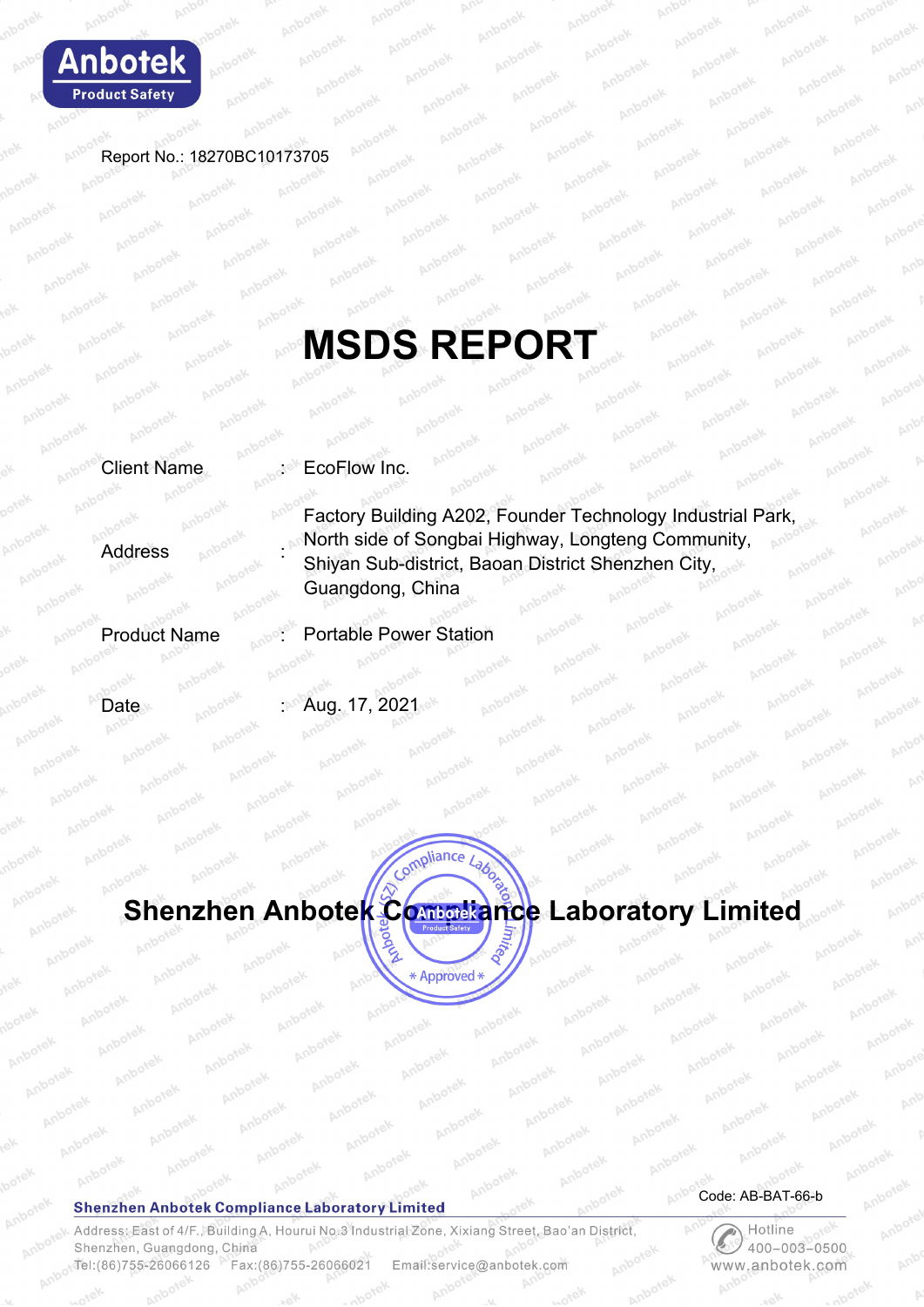

Report No.: 18270BC10173705  $\rho_0$  and  $\rho_0$  and  $\rho_0$  and  $\rho_0$  and  $\rho_0$  Page 2 of 8

# **MATERIAL SAFETY DATA SHEET**

|                                     | 1. Chemical Product and Company Identification                                                                                                                                          |
|-------------------------------------|-----------------------------------------------------------------------------------------------------------------------------------------------------------------------------------------|
| Sample name:                        | <b>Portable Power Station</b>                                                                                                                                                           |
| Sample model:                       | EFD500-EB                                                                                                                                                                               |
| Rating:                             | Nominal Voltage: 48V<br>Anbotek<br>Rated Capacity: 3600Wh<br>Anbotek<br>Anborek<br>Weight: 37.9kg                                                                                       |
| Manufacturer:                       | EcoFlow Inc.                                                                                                                                                                            |
| Address:                            | Factory Building A202, Founder Technology Industrial Park,<br>North side of Songbai Highway, Longteng Community, Shiyan<br>Sub-district, Baoan District Shenzhen City, Guangdong, China |
| Factory:                            | EcoFlow Inc.                                                                                                                                                                            |
| Address:                            | Factory Building A202, Founder Technology Industrial Park,<br>North side of Songbai Highway, Longteng Community, Shiyan<br>Sub-district, Baoan District Shenzhen City, Guangdong, China |
| Telephone no:<br>Fax: <sub>se</sub> | 13554111445                                                                                                                                                                             |
| E-mail:                             |                                                                                                                                                                                         |
| Date of received:                   | Jul. 13, $2021^{\circ}$                                                                                                                                                                 |
| Date of report:                     | Jul. 14, 2021                                                                                                                                                                           |



 $P_{\ell}$ 

#### **Shenzhen Anbotek Compliance Laboratory Limited**

Anb Code: AB-BAT-66-b

Address: East of 4/F., Building A, Hourui No.3 Industrial Zone, Xixiang Street, Bao'an District, Shenzhen, Guangdong, China Tel:(86)755-26066126 Fax:(86)755-26066021 Email:service@anbotek.com

Hotline  $400 - 003 - 0500$ www.anbotek.com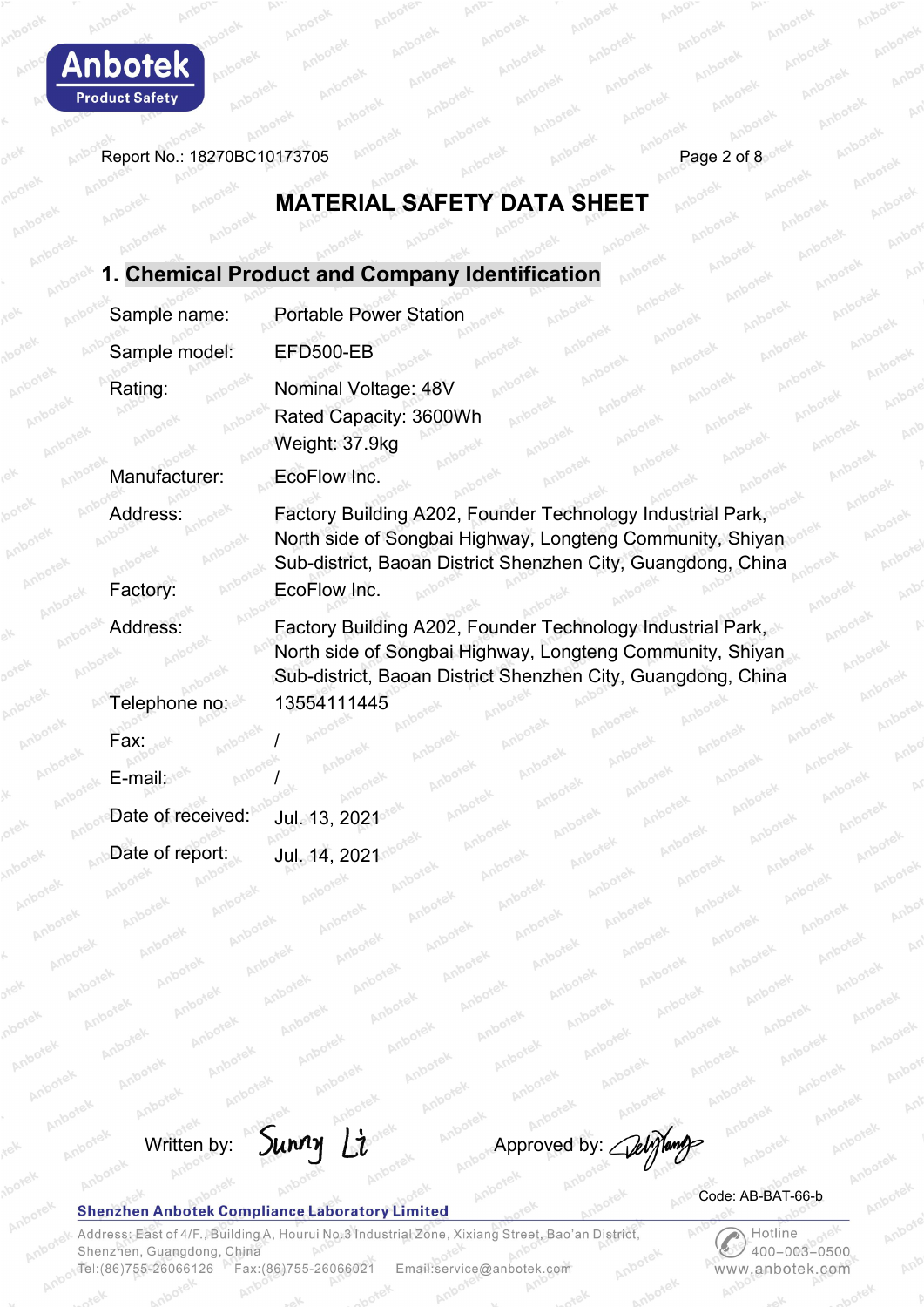Report No.: 18270BC10173705 Page 3 of 8

| <b>Chemical Name</b>                          | <b>Percent of Content</b> | <b>CAS No.</b> |  |
|-----------------------------------------------|---------------------------|----------------|--|
| Lithium iron phosphate (LiFePO <sub>4</sub> ) | 25%~30%                   | 15365-14-7     |  |
| Graphite (C)                                  | $8\% - 12\%$              | 7782-42-5      |  |
| $L$ iPF $_{6}$                                | 15%~22%                   | 21324-40-3     |  |
| Aluminum(AL)                                  | 5%~8%                     | 7429-90-5      |  |
| Copper(Cu)                                    | 10%~15%                   | 7440-50-8      |  |
| High molecular polymer                        | $3\% - 5\%$               |                |  |
| Nickel (Ni)                                   | $0.5\%$ ~1%               | 7440-02-0      |  |
| Iron (Fe)                                     | 22%~30%                   | 7439-89-6      |  |

# **2. Composition/Information on Ingredients**

## **3. Hazards Summarizing**

# **Danger sort:** N/A

## **Routes of entry:**

- 1. Eyes and Skin-When leaking, the electrolyte solution contained in the battery irritates to ocular tissues and the skin.
- 2. Inhalation-Respiratory (and eye) irritation may occur if fumes are released due heat or an abundance of leaking batteries.
- 3. Ingestion-The ingestion of the battery can be harmful. Content of open battery can cause serious chemical burns of mouth, esophagus and gastrointestinal tract.

## **Health harm:**

Exposure to leaking electrolyte from ruptured or leaking battery can cause:

- 1. Inhalation-Burns and irritation of the respiratory system, coughing, wheezing, and shortness of breath.
- 2. Eyes-Redness, tearing, burns. The electrolyte is corrosive to all ocular tissues.
- 3. Skin-The electrolyte is corrosive and causes skin irritation and burns.
- 4. Ingestion-The electrolyte solution causes tissue damage to throat and gastrointestinal track.

**Environment harm:** Not necessary under conditions of normal use. **Explosion danger:** The battery may be explosive at high temperature (above 150°C) or exposing to the fire.

## **Shenzhen Anbotek Compliance Laboratory Limited**

Address: East of 4/F., Building A, Hourui No.3 Industrial Zone, Xixiang Street, Bao'an District Shenzhen, Guangdong, China Fax: (86) 755-26066021 Tel: (86) 755-26066126 Email:service@anbotek.com

## Code: AB-BAT-66-b

Hotline  $400 - 003 - 0500$ vww.anbotek.com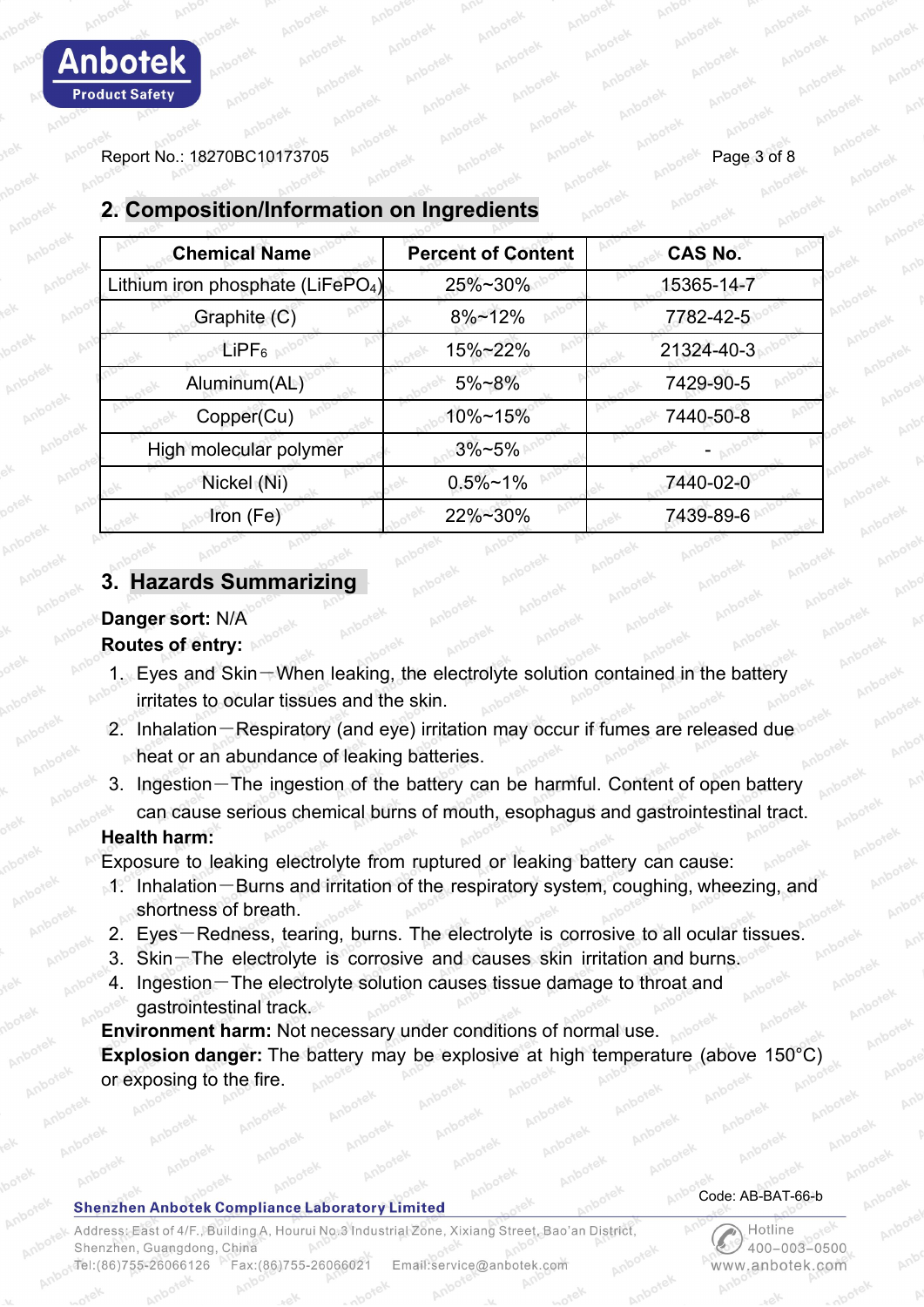Report No.: 18270BC10173705 Page 4 of 8

**Anbotek** 

**Product Safety** 

## **4. First Aid Measures**

**Skin contact:** Not anticipated. If the battery is leaking and the contained material contacts the skin, flush with copious amounts of clear water for at least 15 minutes. **Eye contact:** Not anticipated. If the battery is leaking and the contained material contacts eyes, flush with copious amounts of clear water for at least 15 minutes. Get medical attention at once.

**Inhalation:** Not anticipated. If the battery is leaking, remove to fresh air. If irritation persists, consult a physician.

**Ingestion:** Not anticipated. If the battery is leaking and the contained material is ingested, rinse mouth and surrounding area with clear water at once. Consult a physician immediately for treatment.

# **5. Fire Fighting Measures**

**Unusual Fire and Explosion Hazards:** Battery may explode or leak potentially hazardous vapors subject to: exposed to excessive heat (above the maximum rated temperature as specified by the manufacturer) or fire, over-charged, short circuit, punctured and crushed.

**Hazardous Combustion Products:** Fire, excessive heat, or over voltage conditions may produce hazardous decomposition products. Damaged batteries can result in rapid heating and the release of flammable vapors.

**Extinguishing Media:** Dry chemical type extinguishers are the most effective means to extinguish a battery fire. A  $CO<sub>2</sub>$  extinguisher will also work effectively.

**Fire Fighting Procedures:** Use a positive pressure self-contained breathing apparatus if batteries are involved in a fire. Full protective clothing is necessary. During water application, caution is advised as burning pieces of flammable particles may be ejected from the fire.

## **6. Accidental Release Measures**

The material contained within the battery would only be released under abusive conditions. In the event of battery rupture and leakage, collect all the released materials that are not hot or burning in an appropriate waste disposal container while wearing proper protective clothing and ventilate the area. Placed in approved container and disposed according to the local regulations.

## **7. Handling and Storage**

## **Handling:**

1. Batteries are designed to be recharged. However, improperly charging a battery may

#### **Shenzhen Anbotek Compliance Laboratory Limited**

Address: East of 4/F., Building A, Hourui No.3 Industrial Zone, Xixiang Street, Bao'an District, Shenzhen, Guangdong, China Tel:(86)755-26066126 Fax:(86)755-26066021 Email:service@anbotek.com



Code: AB-BAT-66-b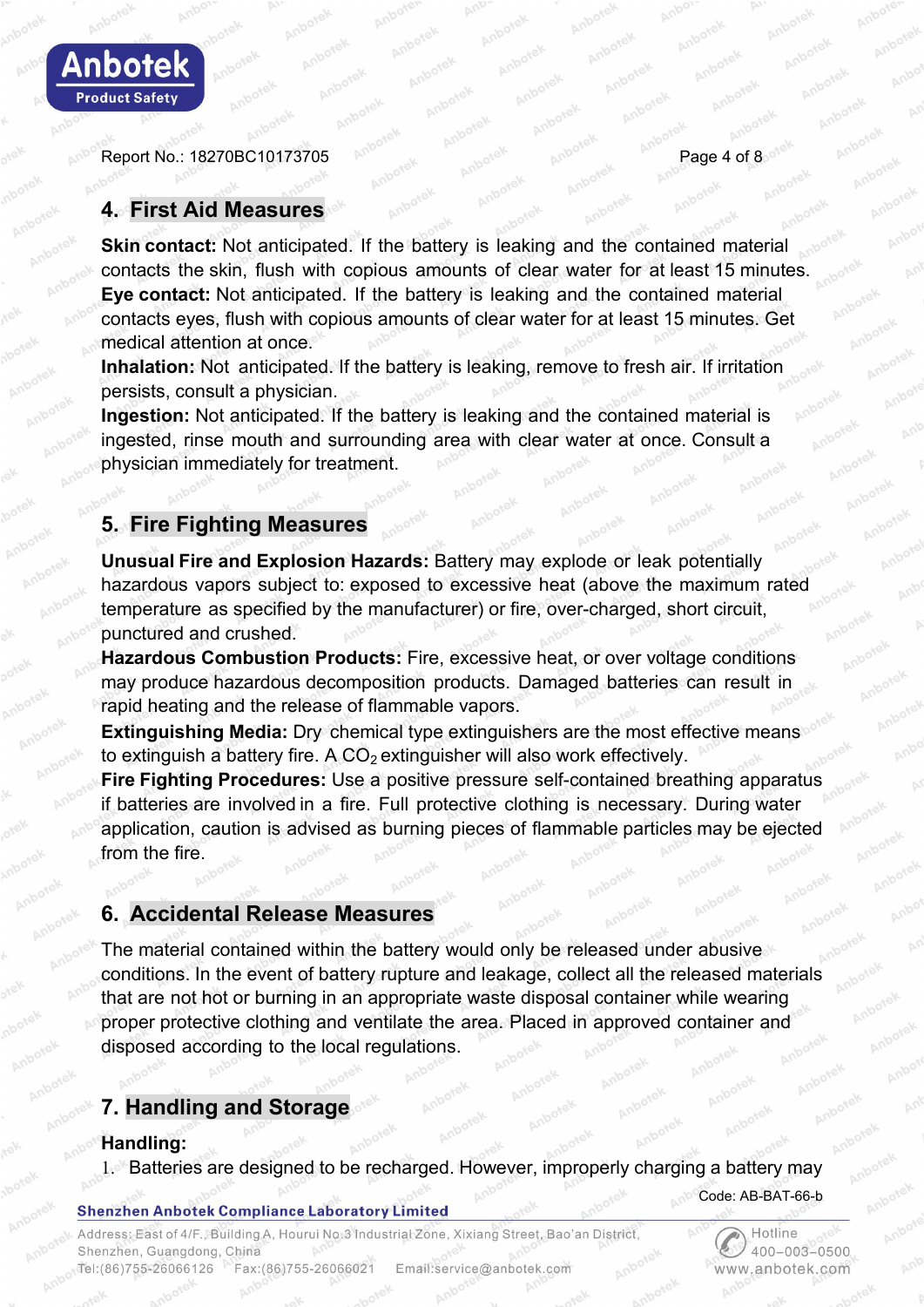

#### Report No.: 18270BC10173705 Page 5 of 8

cause the battery to flame. When charging the battery, use dedicated chargers and follow the specified conditions.

- 2. Never disassemble or modify a battery.
- 3. Do not immerse, throw, and wet a battery in water.
- 4. Should a battery unintentionally be crushed, thus releasing its contents, rubber gloves must be used to handle all battery components. Avoid the inhalation of any vapors that may be emitted.
- 5. Short circuit causes heating. In addition, short circuit reduces the life of the battery and can lead to ignition of surrounding materials. Physical contact with to short-circuited battery can cause skin burn.
- 6. Avoid reversing the battery polarity, which can cause the battery to be damaged or flame.
- 7. In the event of skin or eye exposure to the electrolyte, refer to Section 4, First Aid **Measures.**

## **Storage:**

- Batteries should be separated from other materials and stored in a noncombustible, well ventilated, sprinkler-protected structure with sufficient clearance between walls and battery stacks. Do not place batteries near heating equipment, nor expose to direct sunlight for long periods.
- 2. Do not store batteries above 35°C or below -20°C. Store batteries in a cool (about 20°C±5°C) in a long time, dry and ventilated area that is subject to little temperature change. Elevated temperatures can result in reduced battery cycle life. Battery exposure to temperatures in excess of 60°C will result in the battery venting flammable liquid and gases.
	- Keep batteries in original package until use and do not jumble them.

## **8. Exposure Controls/Personal Protection**

**Engineering Controls:** Keep away from heat and open flame. **Ventilation:** Not necessary under conditions of normal use. In case of abuse, use adequate mechanical ventilation (local exhaust) for the battery that vent gas or fumes.

**Respiratory Protection:** Not necessary under conditions of normal use. If battery is burning, leave the area immediately. During fire fighting fireman should use self-contained breathing, full-face respiratory equipment. Fires may be fought but only from safe fire fighting distance, evacuate all persons from the area of fire immediately. **Eye Protection:** Not necessary under conditions of normal use. Use safety glasses with side shields if handling a leaking or ruptured battery.

#### **Shenzhen Anbotek Compliance Laboratory Limited**

#### Code: AB-BAT-66-b

Hotline

www.anbotek.com

 $400 - 003 - 0500$ 

Address: East of 4/F., Building A, Hourui No.3 Industrial Zone, Xixiang Street, Bao'an District, Shenzhen, Guangdong, China Tel:(86)755-26066126 Fax: (86) 755-26066021 Email:service@anbotek.com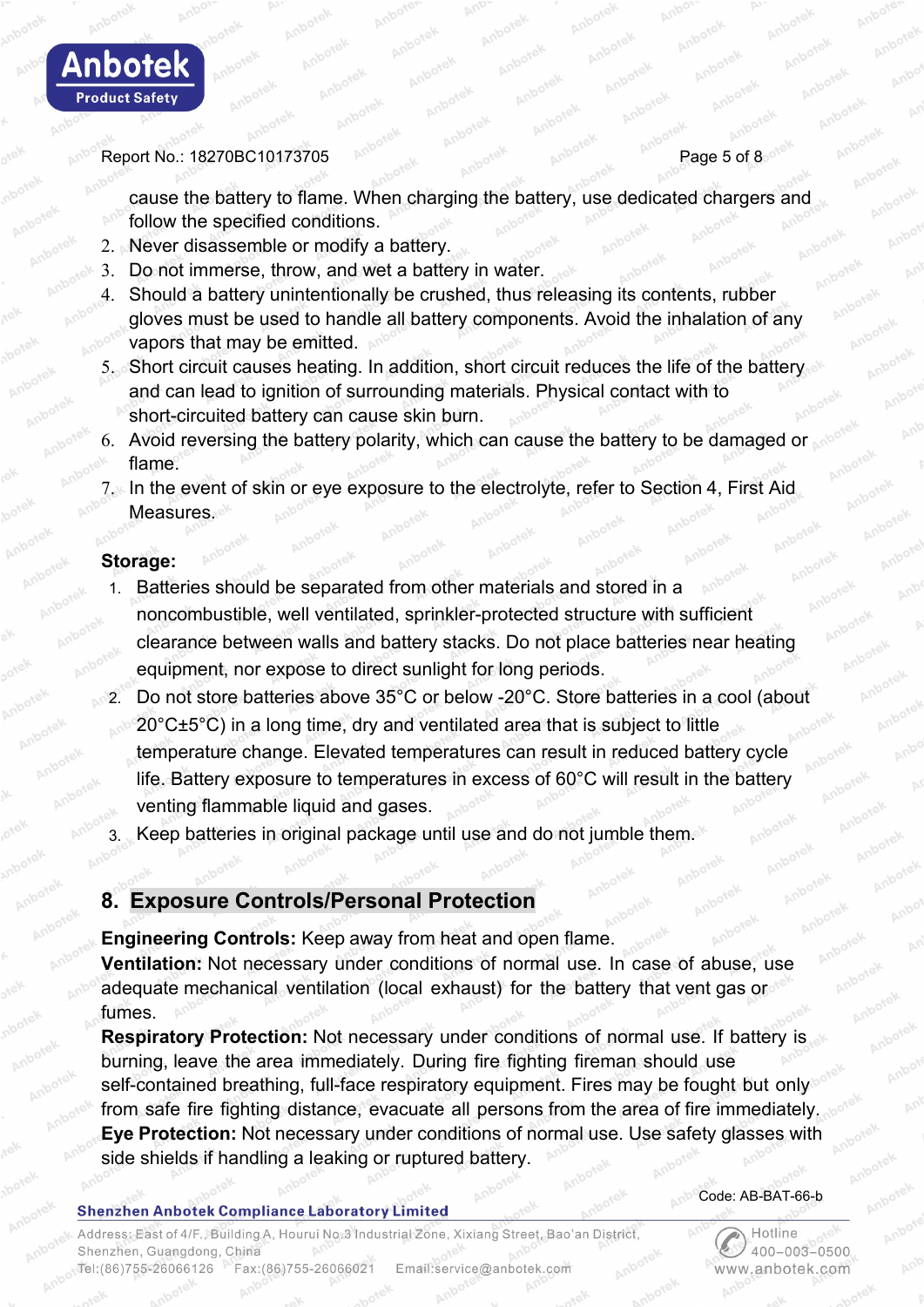

#### Report No.: 18270BC10173705 Page 6 of 8

**Body Protection:** Not necessary under conditions of normal use. Use rubber apron and protective working in case of handling a leaking of ruptured battery. **Protective Gloves:** Not necessary under conditions of normal use. Use chemical resistant rubber gloves if handling a leaking or ruptured battery. **Others:** Use good chemical hygiene practice. Wash hands thoroughly after cleaning-up a battery spill caused by leaking battery. No eating, drinking, or smoking in battery storage area.

## **9. Physical and Chemical Properties**

| State:                      | Solid     |
|-----------------------------|-----------|
| Odor: <sup>10</sup>         | N/A       |
| pH:                         | N/A       |
| Vapor pressure:             | N/A       |
| Vapor density:              | N/A       |
| <b>Boiling point:</b>       | N/A       |
| <b>Solubility in water:</b> | Insoluble |
| <b>Specific gravity:</b>    | N/A       |
| <b>Density:</b>             | N/A       |

## **10. Stability and Reactivity**

**Stability:** Stable

**Conditions to Avoid:** Do not heat, throw into fire, disassemble, short circuit, immerse in water or overcharge, etc.

**Incompatibility:** None during normal operation. Avoid exposure heat, open flame and corrosives.

**Hazardous Polymerization:** Will not occur.

**Hazardous Decomposition Products:** The battery may release irritative gas once the electrolyte leakage.

# **11. Toxicological Information**

The battery does not elicit toxicological properties during routine handling and use. If the battery is opened through misuse or damage, discard immediately. Internal components of cell are irritant and sensitization.

**Irritancy:** The electrolytes contained in this battery can irritate eyes with any contact. Prolonged contact with the skin or mucous membranes may cause irritation. **Sensitization:** No information is available.

**Teratogenicity:** No information is available.

#### **Shenzhen Anbotek Compliance Laboratory Limited**

Address: East of 4/F., Building A, Hourui No.3 Industrial Zone, Xixiang Street, Bao'an District Shenzhen, Guangdong, China Tel:(86)755-26066126 Fax: (86) 755-26066021 Email:service@anbotek.com

Code: AB-BAT-66-b

Hotline  $400 - 003 - 0500$ www.anbotek.com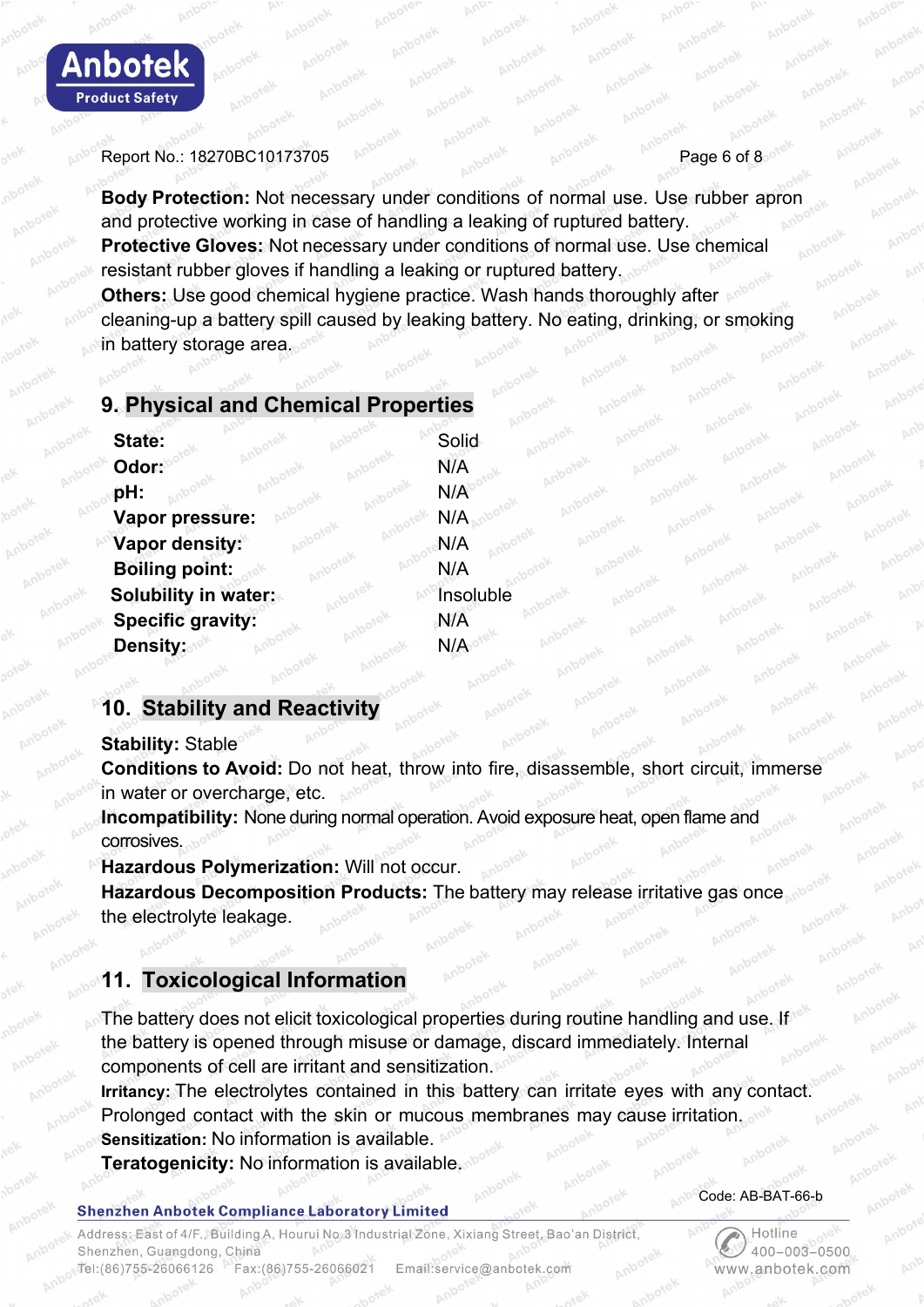

Report No.: 18270BC10173705 Page 7 of 8

**Carcinogenicity:** No information is available. **Mutagenicity:** No information is available. **Reproductive toxicity:** No information is available.

# **12. Ecological Information**

- 1. When properly used and disposed, the battery does not present environmental hazard.
- 2. The battery does not contain mercury, cadmium, or lead.
- 3. Do not let internal components enter marine environment. Avoid releasing to water ways, wastewater or ground water.

# **13. Disposal Considerations**

- 1. Disposal of the battery should be performed by permitted, professional disposal firms knowledgeable in Federal, State or Local requirements of hazardous waste treatment and hazardous waste transportation.
- 2. The battery should be completely discharged prior to disposal and/or the terminals taped or capped to prevent short circuit. When completely discharged it is not considered hazardous.
- 3. The battery contains recyclable materials. Recycling options available in your local area should be considered when disposing of this product, through licensed waste Carrier.

# **14. Transport Information**

According to PACKING INSTRUCTION 965 ~ 967 of IATA DGR 62nd Edition for transportation, the special provision 230 of IMDG (inc Amdt 39-18). The batteries should be securely packed and protected against short-circuits. Examine whether the package of the containers are integrate and tighten closed before transport. Take in a cargo of them without falling, dropping, and breakage. Prevent collapse of cargo piles. Don't put the goods together with oxidizer and chief food chemicals. The transport vehicle and ship should be cleaned and sterilized before transport. During transport, the vehicle should prevent exposure, rain and high temperature. For stopovers, the vehicle should be away from fire and heat sources. When transported by sea, the assemble place should keep away from bedroom and kitchen, and isolated from the engine room, power and fire source. Under the condition of Road Transportation, the driver should drive in accordance with regulated route, don't stop over in the residential area and congested area.

## **Shenzhen Anbotek Compliance Laboratory Limited**

#### Code: AB-BAT-66-b

Hotline

www.anbotek.com

 $400 - 003 - 0500$ 

Address: East of 4/F., Building A, Hourui No.3 Industrial Zone, Xixiang Street, Bao'an District, Shenzhen, Guangdong, China Tel:(86)755-26066126 Fax:(86)755-26066021 Email:service@anbotek.com